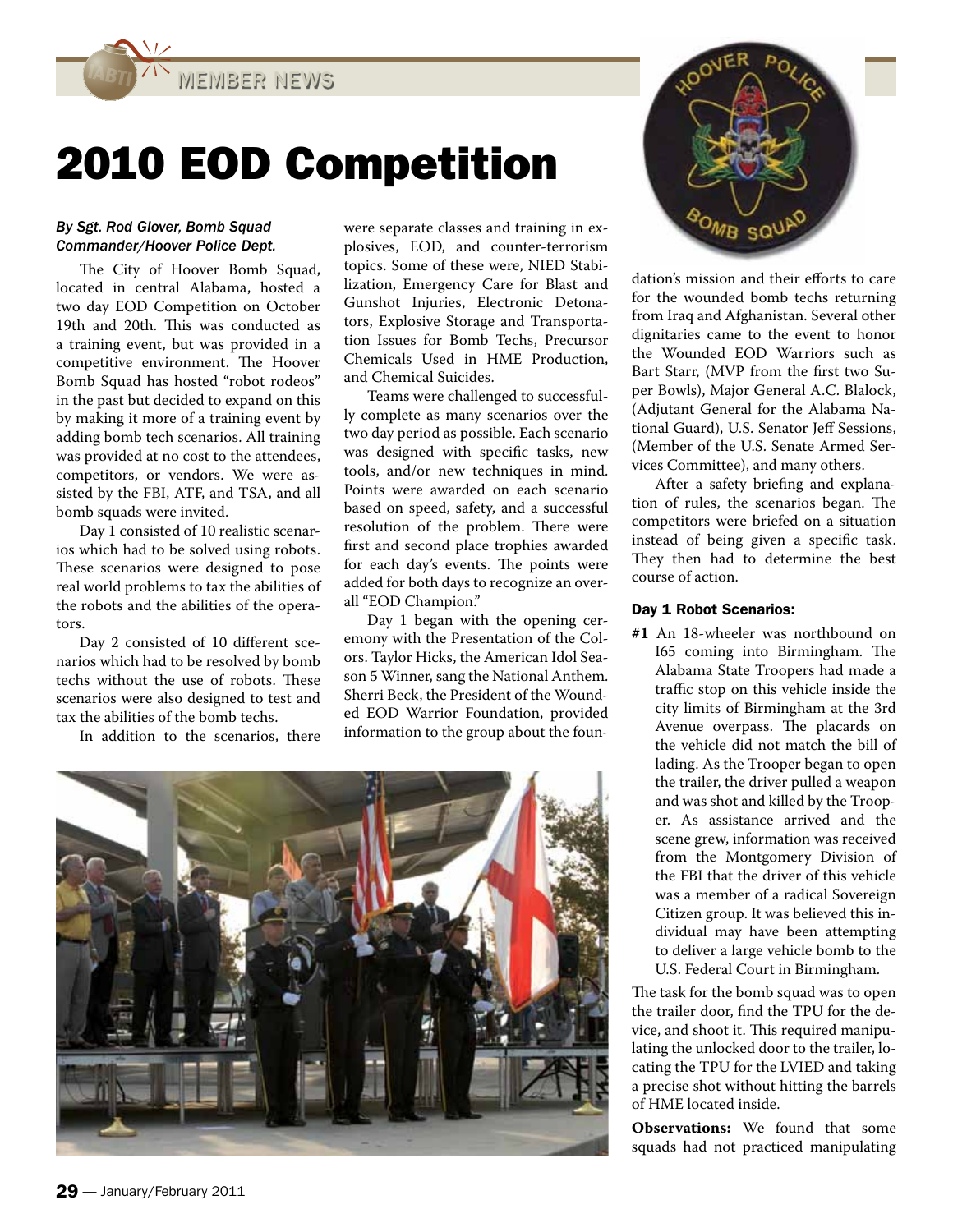the door of an 18-wheeler. It was also a problem for some to raise the robot up high enough to shoot into a trailer and then take an accurate long shot.

**#2** The team was told they were on A75 on the southern border of Afghanistan. They were 5km from the Pakistani border in support of an operation to keep the Spin Boldak border crossing open and keep fuel flowing to our troops. A patrol had found what they believed to be a roadside bomb about 2 meters from the left side of the roadway. They had set up a perimeter and were holding security until the EOD team arrived and cleared the roadway. A fuel convoy was approaching from the opposite direction and was to be at the team's location within 30 minutes. The team had ECM operating.

The team's mission was to locate any suspicious items and clear the area for the safe passage of the convoy. It was required that a simulated counter charge (provided for the team) be placed at the IED. The team could decide to fire their counter charge by hard wire or fire from their robot. In either case, their time would stop when the simulated counter charge was initiated. The roadside IED consisted of two concealed 155 mm projectiles nose-fused with a command firing wire leading into the tree line. There was also a secondary device which would be found if the team properly performed their "5/25's" before attacking the main device.

**Observations:** Several teams were killed due to not checking their "5/25's." The obvious IED at the staging area was overlooked because of focusing on the main device.

**#3** The team was told the location of the incident was the main gate at Ft. Bliss. Security personnel had stopped a vehicle and detained the driver of a black 4WD pickup. While performing routine vehicle checks at the gate, security personnel had found what they believed to be a large pipe bomb in the bed of the pickup. It was in an open top box next to the cab of the



truck. The gate had been closed, the area evacuated, and the driver of the vehicle detained. The driver of the vehicle, an E4, states he was going through a divorce and his estranged wife is 89D soldier.

The task is to be able to get access to the pipe bomb with a robot, remove it from the vehicle, and place it in a containment vessel for removal from the area.

**Observations:** The vehicle was a 4WD with a lift kit making it sit higher than a standard pick up. This created problems for the robot to be able to reach up and over into the bed of the truck. If the tailgate was lowered it created a long reach for some robots. The teams were shown an improvised tool made from earth magnets from a computer hard drive that could be lowered into the box and pick up metallic objects. When this tool was used, it simplified the problem.

**#4** The location of this incident was a parking lot at the intersection of Lejeune Blvd., and Iwo Jima Blvd. outside Camp Lejeune, North Carolina. The team had been called to investigate a possible explosive device found under a low trailer at this location.

The task is to reach the device, remove it, and place it in a containment vessel.

**Observations:** Some teams had difficulty in maneuvering and operating under very low objects. They were also shown tools that would allow them to reach and remove the device. They were also shown the "Gripper PAN mount" which allows placing a disrupter closer to the target.

**#5** The team was told they were working a presidential detail. When doing a sweep of the area a canine explosive detection team had alerted to a van parked in a parking lot. When the vehicle was swept, a wooden box was seen in the van. The box had to be removed and placed in a containment vessel.

The task is to open the van door or doors with the robot. There were swing out doors on the rear and a sliding door on the passenger side. The box had been placed behind the driver's door which required a longer reach for the robot. Also the package weighed 50 pounds and its size was at the maximum for most robot grippers.

**Observations:** Some teams had difficulty manipulating the doors of the vehicle, as well as the reach needed to access the package. Also the weight of the package, which was to simulate a case of cast boosters, was something that most teams had not expected.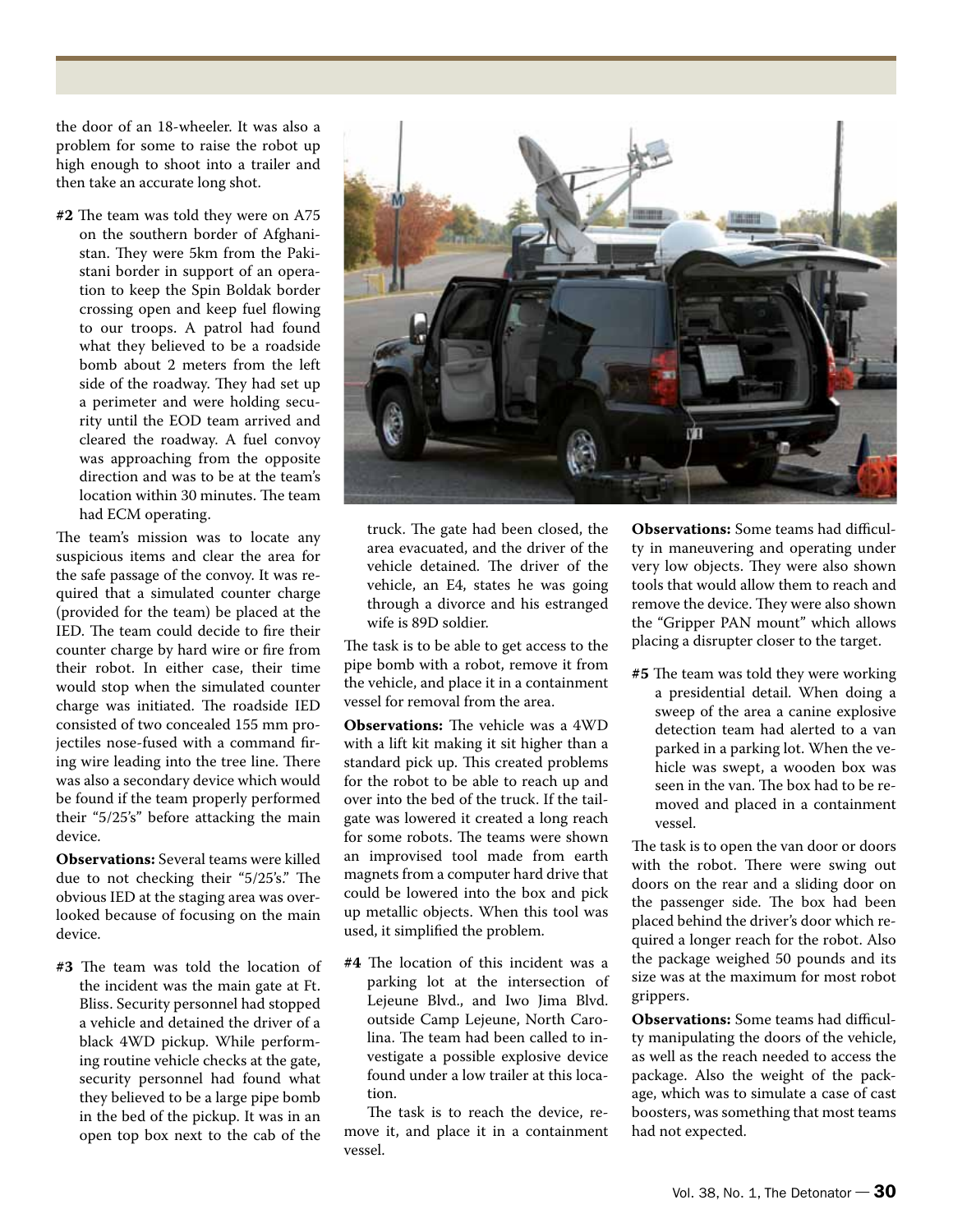**#6** The team was told they must maneuver up a set of steps, cross a platform, and travel down the other side. They then had to travel through a path around several other barricades to reach a firing point. At this point they had to locate a PVC pipe bomb set in a disrupter pit 18 feet away. They had to fire their disrupter and break the pipe.

The task was to maneuver up, down, and around barricades. They then had to locate a target and execute a long distance precise disrupter shot.

**Observations:** Some teams had problems with steps. Several teams had difficulty with the long shot on the PVC pipe.

**#7** The team was told an attempt had been made to throw a suspected explosive device over a chain link fence surrounding a police parking lot. The device, contained in a backpack, had hung on the top of the fence and had to be removed. The device then had to be placed in a containment vessel.

The task was to be able to reach the height of the package and cut it from the fence.

**Observations:** It was found some robots did not have sufficient reach to access the package. We also found some of the teams did not have the necessary cutting tools to cut the package from the fence.



**#8** The team was told a bomb threat had been received at a large chemical plant experiencing labor problems. A search of the area was conducted by security personnel. They located a 55-gallon drum with a box taped to the top. The barrel had a chemical ID number of 2760. The barrel had been punctured and was slowly leaking with visible product on the ground.

The task was to send the robot to the area and gain access to the package on top of the drum without overly contaminating the robot. The package on top of the drum had to be cut off and then placed in a containment vessel for removal from the area.

**Observations:** Many teams did not have, or ask for, an Emergency Response Guidebook to identify the product in the drum. Because of this they did not take into consideration the hazards of shooting a disrupter shot in a highly explosive environment. Some teams did not attempt to keep their robot out of the leaking chemical. This scenario allowed us to discuss disrupter shots in flammable atmospheres, robot contamination, and robot decon procedures.

**#9** The team was told they had been called to a construction site of a mosque. A conex had been set up as a temporary construction office on this site. Construction workers arrived this morning and found the door open and a possible explosive device located inside.

The task was to enter the conex through the swing-out doors, maneuver around several pieces of office furniture, open an

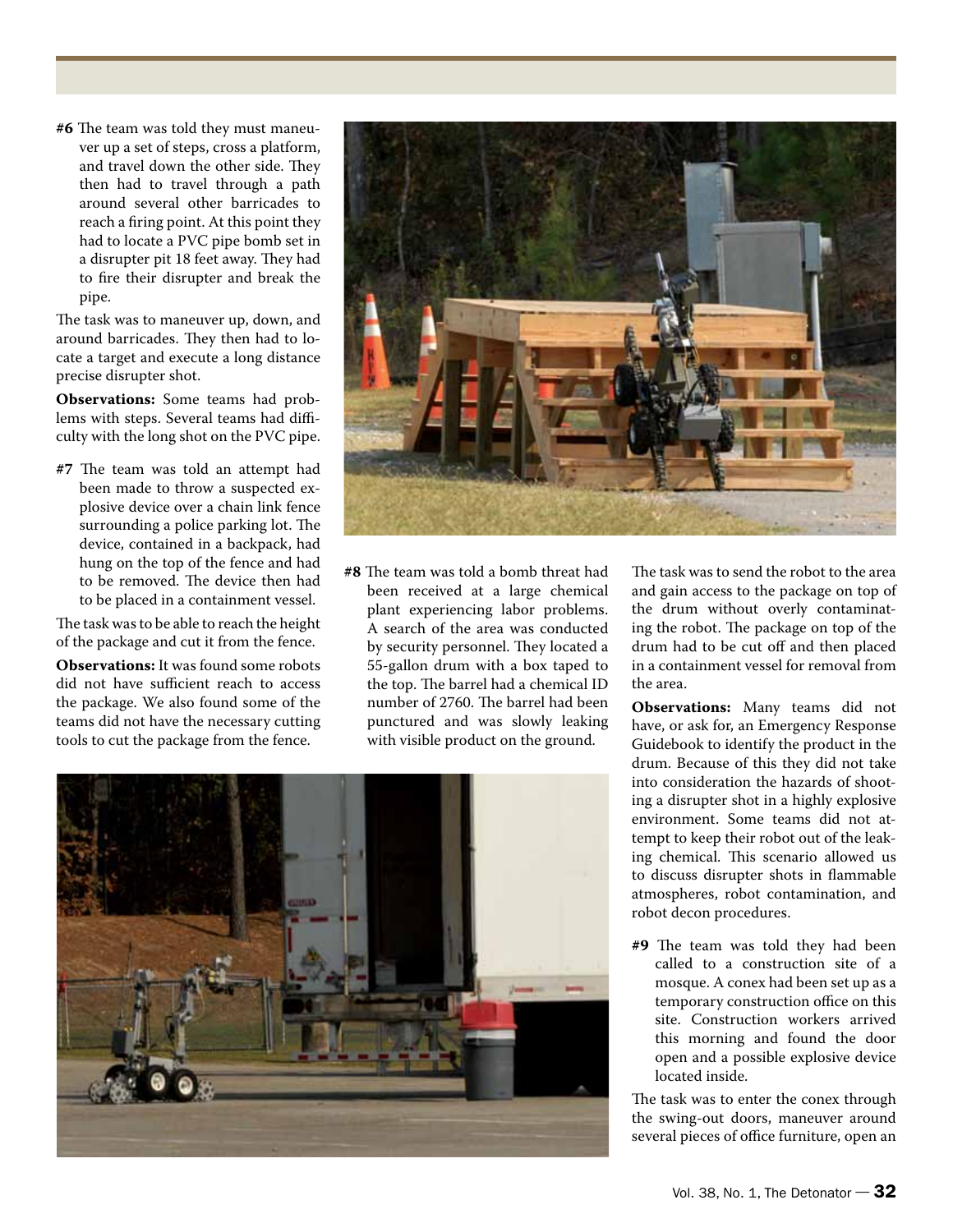

interior door, locate the suspicious item and remove it to a containment vessel. This was a low-light situation requiring the use of lights or night vision on the robot.

**Observations:** None of the teams had any problem with the low light situation. Some found the very tight quarters to be challenging, but all teams successfully completed these tasks.

**#10** The team was told a suspicious package had been found at an abortion clinic. They had to use their robot to locate the package and place a MWB to destroy it.

The task was to locate the package, identify any other items or hazards, and place a MWB to destroy the suspect item.

**Observations:** Some teams were more familiar than others in deploying MWB from the robot. Some were not familiar with the best MWB set up for the particular package used in this scenario.

After this day's events, Pyro Productions, a major pyrotechnics company located in Alabama, provided training to those interested on commercial pyrotechnics. After this training Pyro Productions donated a large fireworks show in honor of our U.S. Military and to the Wounded EOD Warriors for everyone to enjoy. We then retired to the hotel where Birmingham Budweiser provided an abundant amount of adult beverages and Remotec provided pizza.

Day 2 began at 8 a.m. We started again with a safety briefing for the attendees and competitors. It was explained that no robots would be allowed on these scenarios. The competitors were told full coverage bomb suits had to be used with face shields. If a situation was presented where they would not wear a bomb suit, they had to be able to articulate their reason for that decision to the scenario coordinator.



## Day 2 Scenarios

**#1** The driver of a city school bus had found a large metal pipe bomb on his bus. The team had to respond, remove, and RSP the device.

The tasks were to search the bus wearing a bomb suit, rig the device off the bus to a location where a disrupter shot could be made.

**Observations:** Many teams had problems with rigging, causing the device to become tangled or lodged in the seats. Some found it necessary to make several approaches.

**#2** A metal pipe bomb had been sealed inside a heavy cardboard box. The pipe bomb had to be RSP'd without opening the box.

The tasks involved in this scenario were to obtain a good X-Ray and then execute an exact shot to remove the end cap from the pipe bomb.

**Observations:** We found many teams had difficulty with the concept of shooting a pipe they could only see on X-Ray. Teams with the Open Vision X-Ray fared much better and were much faster. This scenario allowed the competitors see the AVON round is very forgiving and even a poorly placed shot can be successful. Also, they were shown that shooting horizontally takes out one dimension and allows a faster placement of the disrupter.

**#3** This problem involved a possible WMD device. The device was a cardboard box 10" x 12" x 16". A board with a simple circuit and a 9VDC battery were placed inside the box. Several glass bottles were also placed inside the box. The device must be RSP'd by shooting the battery out of the box without breaking any of the bottles.

The tasks were to take an accurate X-Ray and determine the exact location of the battery and bottles. The disrupter then had to be set up to provide a clear shot without hitting the bottles. The proper round had to be selected to effectively make this shot.

**Observations:** Many teams used the "WAG" method to match the X-Ray to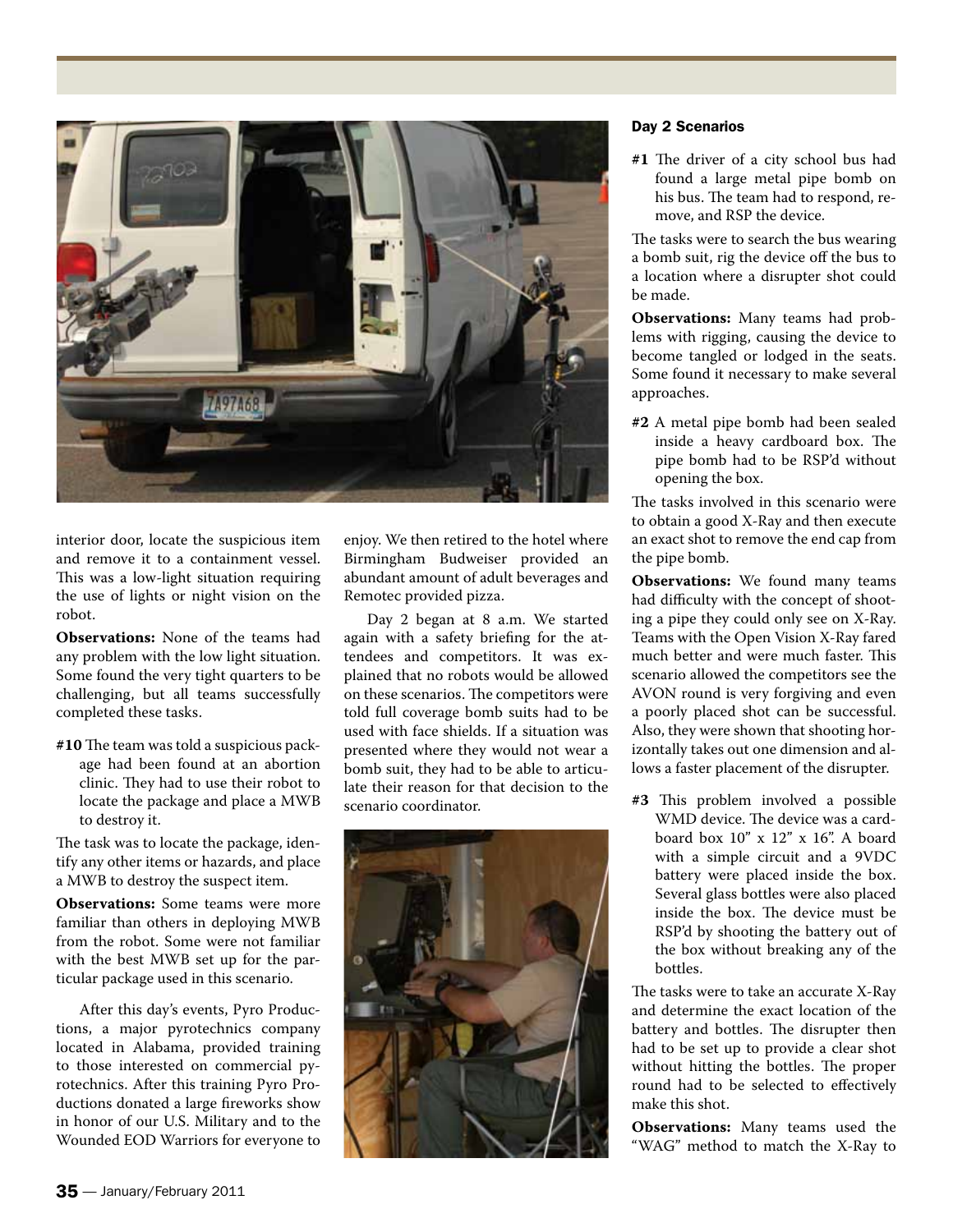their shot. They were not familiar with using the software for their X-Ray for determining distance or the use of an "aiming grid" to set up their shot. Some chose the wrong round, a water shot, and broke bottles by putting too much energy inside the package. This was an opportunity to show the need for an X and Y axis X-Ray to set up the disrupter.

#4 The team was told a cache of weapons had been found in a secluded area. They had go to this location and determine if this cache was boobytrapped and what items needed to be moved or destroyed. The cache was set up in a large conex in a wooded area.

The task given to the team was different than the real tasks tested. The teams made their way to the conex down a dirt road. After a thorough inspection of the outside of the conex, they all made entry. All were very cautious, looking for any booby-traps. When the team was finally inside, they were told a team member, on the outside of the conex, had just hit a booby-trap and was severely injured. We used a 190-pound mannequin to simulate a wounded team member. They had 3 minutes to get to him and apply a tourniquet to his leg to prevent him from bleeding to death. The team then had to evacuate him to a safe area.

**Observations:** Teams were not expecting an EMS call. Only one team was carrying any emergency medical gear, while the others had to field fabricate a tourniquet. The whole area was booby-trapped, and many of the teams got tunnel vision on the downed member and became victims themselves. This scenario gave us the opportunity to show the need to be prepared to care for one of our own. After the scenario, each team was instructed by trained paramedics on how to quickly fabricate and apply a tourniquet and other methods to reduce bleeding.

**#5** This scenario was an obstacle course to be run in a bomb suit. A full coverage suit was mandatory, but the face shield was waived for this event. There were several short stages with real EOD functions to be performed at the end of each stage. There were 5 stages:

#### **75-meter drag 200 pounds**

- *Problem:* Set up X ray in a confined space and retrieve cassette
- **50-meter Rope Pull** (200 pounds after a 75-meter run)
- *Problem:* X ray interpretation/identify components
- **75-meter double water can carry** (45 pounds each)



*Problem:* Set up PAN shot on package and set laser

#### **25-meter dummy drag**

*Problem:* Disassemble collapsing circuit

## **50-meter sprint**

**Observations:** We all need to be in better shape. The oldest guy to run this (from the Georgia Bureau of Investigation) was the fastest. That was encouraging for us older guys. All of the GBI guys were impressive.

- **#6** The team was told they had arrived on the scene of a bomb call in the middle of the night and must perform a dual PAN shot with a 5 m/s delay between shots. They were short on supplies and could only use what was provided to them at the scenario. This was to be set up as a water shot. They were given:
	- 2 Electric Matches
- 2 Electric Detonators 25 m/s delay
	- 1 Nonel Detonator 250 m/s delay 16 ft. lead
	- 36 Feet of Nonel Tubing
	- 2 12 Gauge Shotgun Shells (Not PAN rounds)
	- 1 Roll Firing Wire
- They were also told they could not use: Shock Tube T's
	- Tape
	- Surefire or other shock tube initiator
	- Electric Firing Machine

**Observations:** This was one of the more interesting scenarios. We have all been on a call and realize we don't have everything we need. This was the stimulus for this problem. Some teams thought they could initiate shock tube with electric matches. You can with some and some you can't. The ones we provided would not. Some had never fabricated a PAN round and many had forgotten how to calculate shock tube. Some of the techs had not initiated shock tube with an electric detonator and most bomb techs are lost if you take away their tape. Eventually most of the teams solved this problem. We need to be able to function when all of the tools we are trained to use are not there. We have to make it work anyway.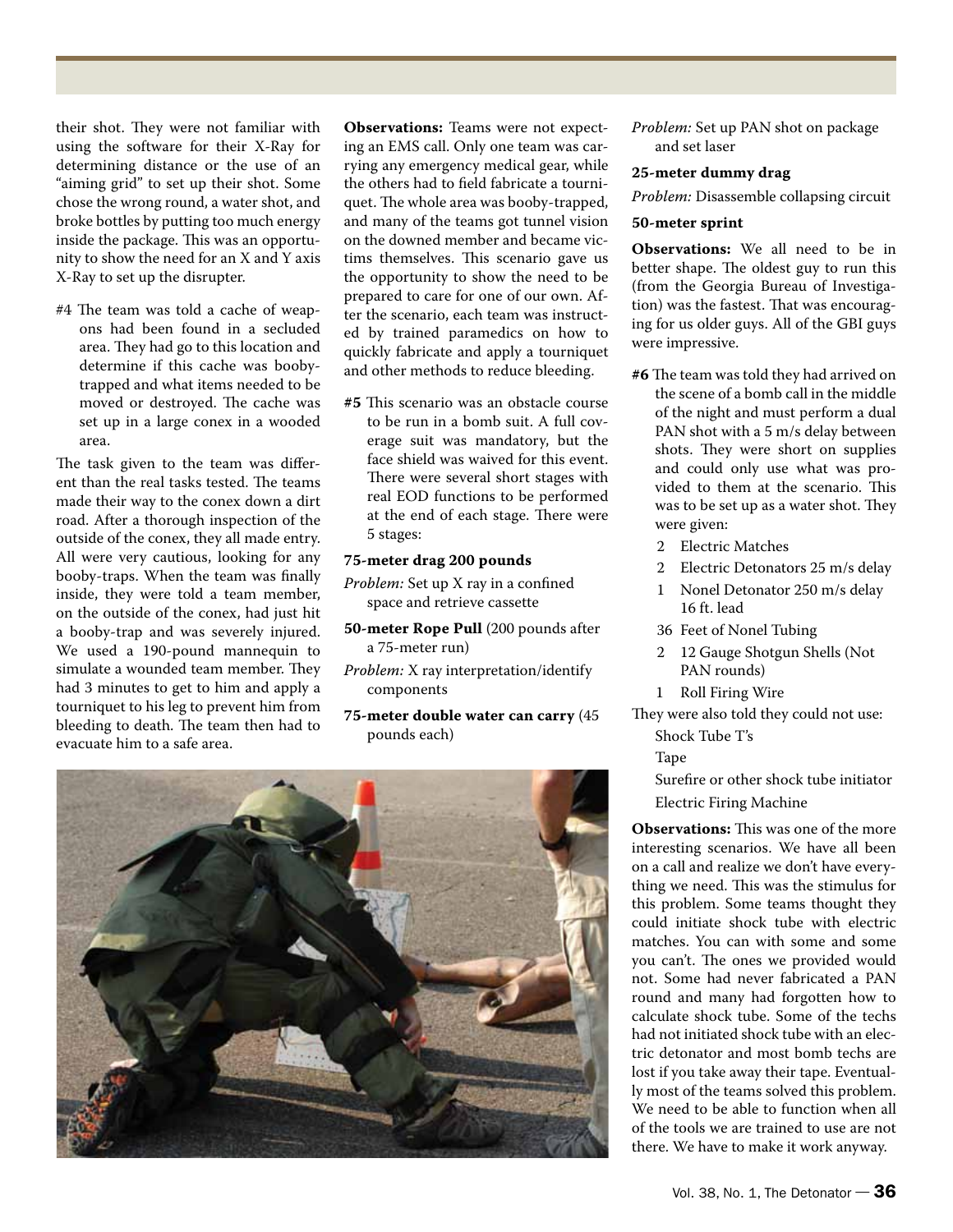

**#7** This scenario consisted of a large office-type house trailer. The bomb tech had to enter one end of the trailer, RSP each device as he/she encountered it, then exit the other end. This scenario was the idea of David Heaven. We liked it and put it into action. It required the tech to identify what each device was, how it functioned, and what RSP was necessary. It also required the tech to be able to determine what type circuit they were dealing with. There were electric switches, mechanical switches and combinations of both. There were a total of 10 devices and if any device functioned, the bomb tech failed and no points were awarded. The techs were allowed to do this problem without a bomb suit.

**Observations:** Most techs seemed to dread this problem but most of them did a good job. It showed the need to have a "ready bag" or "go bag" with everything you might need if, while doing a search, you encounter several hazardous items.

**#8** This scenario was put together with the assistance of the 46th Civil Support Team based out of Montgomery, Alabama. This was set up in a smaller

portable office trailer. One end of the trailer was set up as a working HME lab and the other as a bio lab. The entire trailer was booby-trapped. In the real world, respiratory protection would have been needed, however due to some teams not having respiratory protection with them, it was waived for this problem.

The task was to clear the trailer of boobytraps to allow the 46th CST to enter and disassemble the lab.

**Observations:** More joint training needs to be conducted with the Civil Support Teams to allow smoother operations. We found some techs would see an obvious booby-trap and concentrate on it, and then allow something else to get them. One team wanted to shoot a disrupter in a bio lab which could have resulted in a release of bio agents. We all need to train more for a possible WMD incident.

- **#9** This scenario required the bomb tech to enter an office trailer and retrieve a briefcase from the inside. It was considered a successful operation when the tech exited the trailer with the briefcase.
- The main task required the tech to do an

extensive recon of the building. It then required a correct interpretation of what they saw.

**Observations:** This building had been extensively alarmed. There were PIR's, microwave, and pressure sensors, and every door and window had also been protected. It was a combination of hardwired and wireless sensors. The briefcase also had a micro-switch underneath it, attached to a wireless transmitter which talked to the master control panel. This had to be found and gagged before the briefcase could be moved. This was a major access problem but one everyone seemed to enjoy. It showed a wide range in abilities and training with the teams. It also showed a real need for advanced training in access and electronics.

**#10** The teams were told the FBI had stopped a vehicle towing a boat in a parking lot at a public boat launch in Norfolk, VA. They had reason to believe the vehicle could possibly contain an explosive device.

The task was to clear the vehicle of any explosive devices.

**Observations:** The teams immediately focused on the truck which had cargo in the bed covered by a tarp. Two teams pulled off the tarp using remote procedure which detonated the device underneath, but everyone survived. Remote procedures were excellent. The main device was hidden in the boat, which was a large, elaborate pontoon boat. There was a command switch on the steering wheel and an improvised inertia switch hidden in the bow. The switches were wired in parallel to several cases of high explosives. It was difficult to access or work on a boat in a bomb suit, so most chose to come out of the suit when the devices were encountered due to lack of visibility. Practicing on different types of vehicles, boats, aircraft, etc… is something most of us fail to do.

## **Conclusion**

We observed a wide range of abilities and training at this event. We saw teams that "hit the ground running," worked as a team, communicated with each other and took everything seriously. We saw